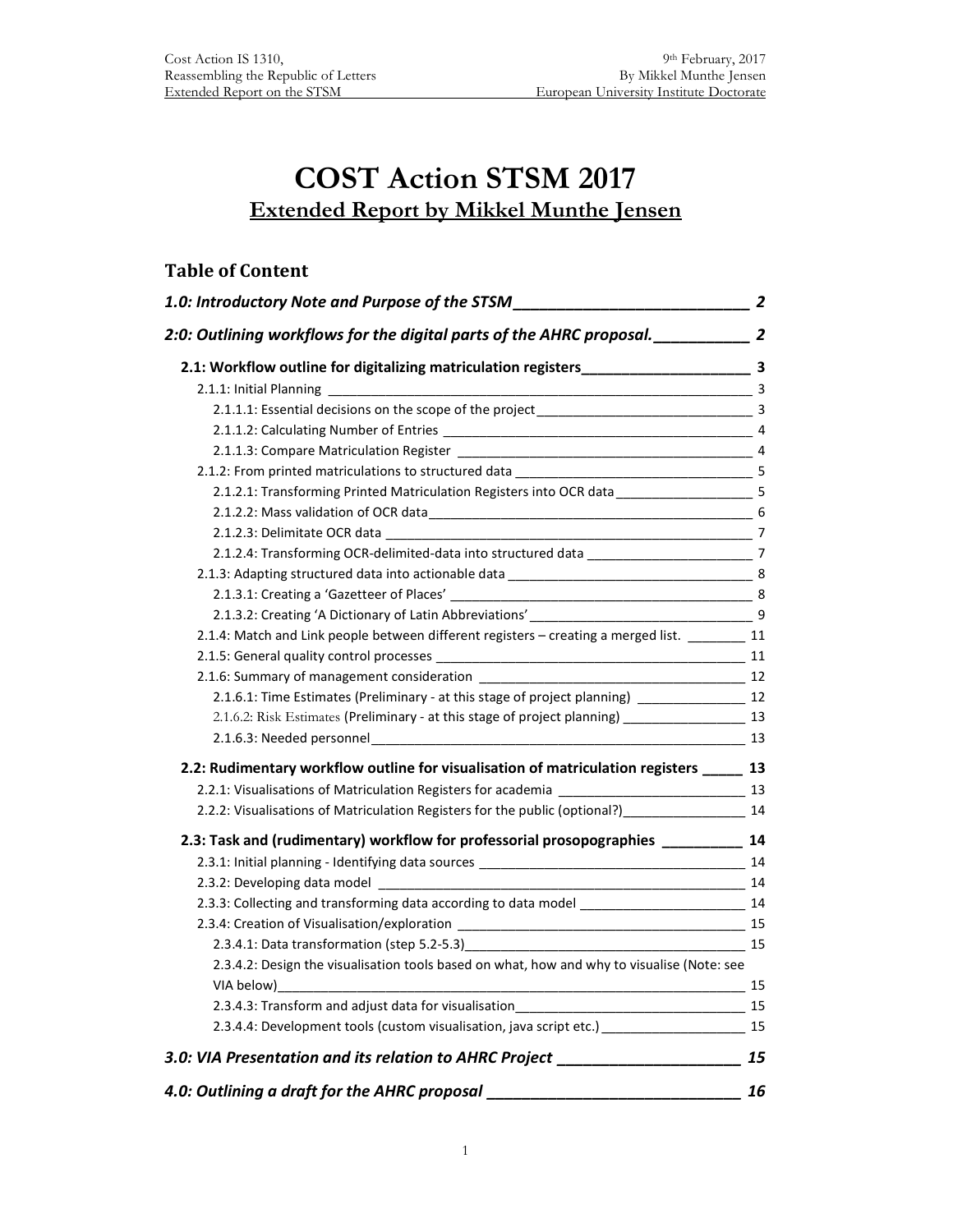## **1.0: Introductory Note and Purpose of the STSM**

The content of this report is based on the Cost Action IS 1310 STSM to Oxford done in the period January 23rd to 27th 2016.

This one-week STSM had the main purpose of helping to plan the project and AHRC research grant proposal, which currently has the working title 'The Thirty Years' War and the Golden Age of the Dutch Universities'. In order to assist in the planning, three goals were set for this STSM.

**1: Outlining workflows for the digital parts of the AHRC proposal.** 

**2: Outlining a draft for the AHRC proposal.** 

**3: Participating and present VIA in AHRC Planning meeting January 24th 2017.** 

During my STSM, and in relation to point 1, I worked together with Glauco Mantegari, a digital expert from Milan and fellow STSM grantee, in digitalising and visualising a sample of matriculation registers. In order to get most out the short research stay and the competences of Mantegari, majority of my time and focus was given to outlining matriculation registers in the first point.

#### **2:0: Outlining workflows for the digital parts of the AHRC proposal.**

Since a large part of the AHRC research project relies on well-developed and well-conceived digitalisations, visualisations and digitals tools, which all demand proper workflows, I have outlined such workflows for the two major digital parts of the project; i.e.

- 1: The digitalisation of matriculations registers (mainly student movement)
- 2: The digitalisation of professor prosopographies.

In this regard, a few important points need to be stated: Firstly, the following workflows are outlines of identified tasks and should thus be seen as a planning tool for the project and a preliminary workflow and not as a complete finalised workflow to launch. Secondly, the overall approach to these digital workflows cannot be and is not a linear approach, in the sense that one task needs to be 100 % completed before another begins. The workflow will most likely be initiated in different flows, meaning when one task or subtask (e.g. a register or part thereof) is finished another can be initiated, which then again refuels the first steps (which often are the more complicated matters); i.e. an **iterative approach**.

Each task that has been identified comes with a short description of the task, what needs to be done and potential problems and possibilities. Moreover, to each task, a section called management considerations has been added, which includes the following points:

- Time estimate: a (at this stage) rough estimate on how much time there is needed to complete the task.
- Risk: Stating potential risk that might occur.
- Risk of occurring: Stating the probability that the above-mentioned risk would occur.
- Consequence if occurring: Stating what would happen if the risk occurs.
- Risk prevention: Stating what could be done in order to prevent or lower the probability of the risk to occur.
- Additional budget consideration: Stating what might increase the budget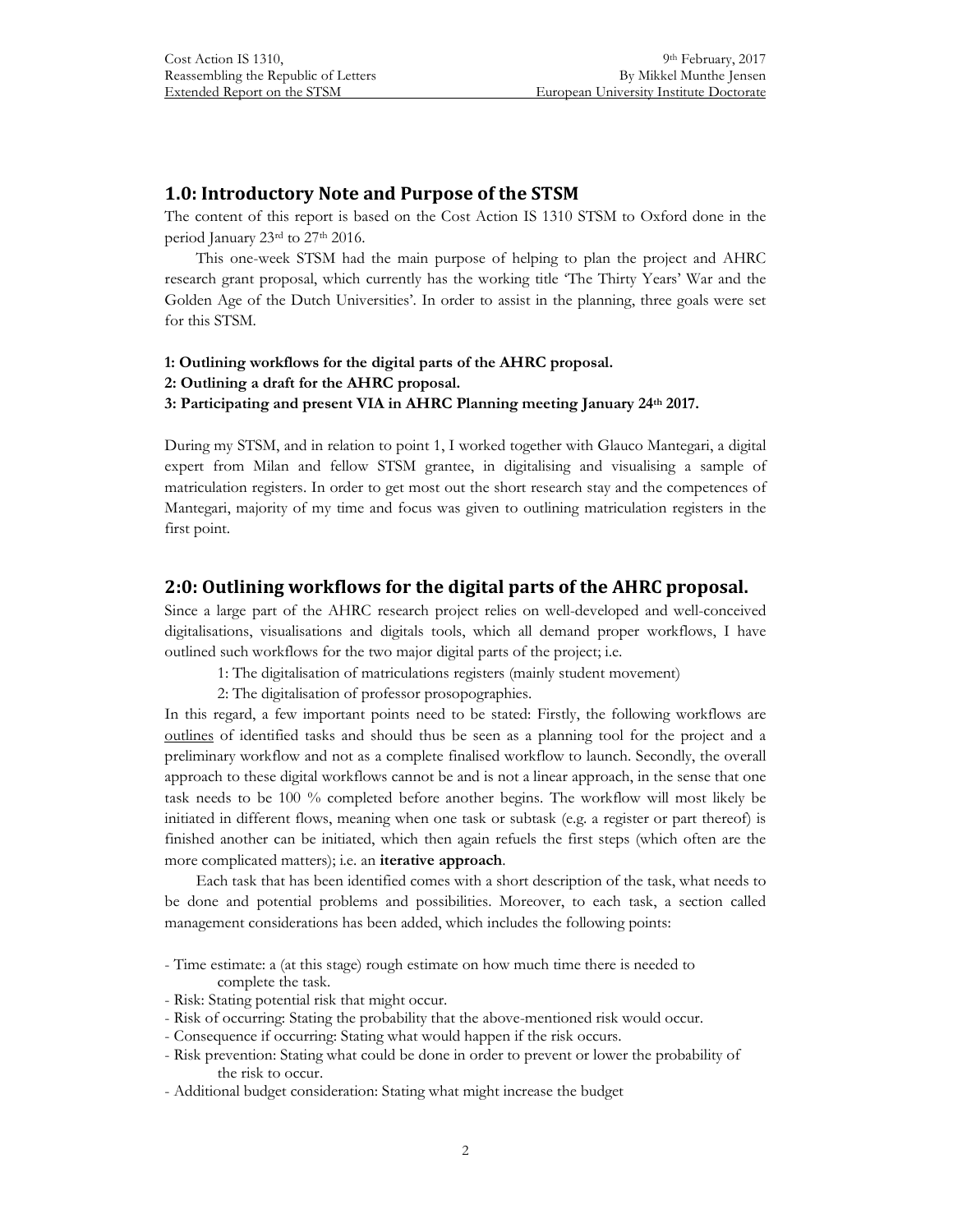## **2.1: Workflow outline for digitalizing matriculation registers**

It should be noted that the time estimates for the entire part very much depends on the number of registers and entries that we decide to use. The first part of the workflow – the planning stage (2.1.1) is thus very decisive for the rest. In order to deal with this yet-not-taken-decision on exact time (for registers) and number of studied institutions (i.e. at the end of the day the total number of registers and entries) two approaches has been taken. The first is to estimate all tasks according to one register and, where fitting, to each entry (or 1000 entries). Each register has furthermore been estimated to contain an average of 6000 entries, which indeed might be too high.

The second approach has been to create a 'Registers of Reformed Uni 1540-1660 - Initial Planning by MMJ' (attached to the extended report), which would help not only to take informed decisions on the scope of the project (time and space) relating to the matriculation registers but also provide an important aid for comparing matriculation registers and the entire process of beginning the OCR (points 2.1.2-2.1.3). This list contains the name of 39 reformed institutions and information on availability of sources, period of sources and research period, OCR issues and similarity (organisational content and order, and textual appearance like commas).

The workflow outline for the research project's digital part 1, matriculation registers, consists of 5 main headings, of which many contain several tasks. Lined according to headings, the identified tasks and preliminary workflow has been outlined in the following way:

## **2.1.1: Initial Planning**

#### *2.1.1.1: Essential decisions on the scope of the project*

The essential decisions on the scope of the project (time and space) will have great impact on the time that need to be invested in each task. It might not change the workflow, as such, but the assessment of time required will be highly influenced.

#### **A: Deciding specific which universities**

- Reformed universities, but which specific?

#### **B: Deciding the specific time period**

- From university foundation/conversion to 1660?

- Decision could be based on the universities and the availability of the data – see the attached excel file: "Registers of Reformed Uni 1540-1660 - Initial Planning by MMJ". This file contains a list of all the names, I could find, of reformed universities in the period 1540-1660. The first spreadsheet (named OCR Prepared list) contains information on whether the printed version of the matriculation registers exist, whether they have been digitalised and open access available and OCR related information, such as total number of entries, total number of pages, number of entries in research period, separators, OCR issues, complexity, matriculation information (data, name, place, faculty etc.) and whether the registers also contain list of professors and promotions. The second spreadsheet (named Matri. Reg. 1540-1660) contains information on each register related to each specific university – mainly basic university information (year and place) and bibliographical information for each register.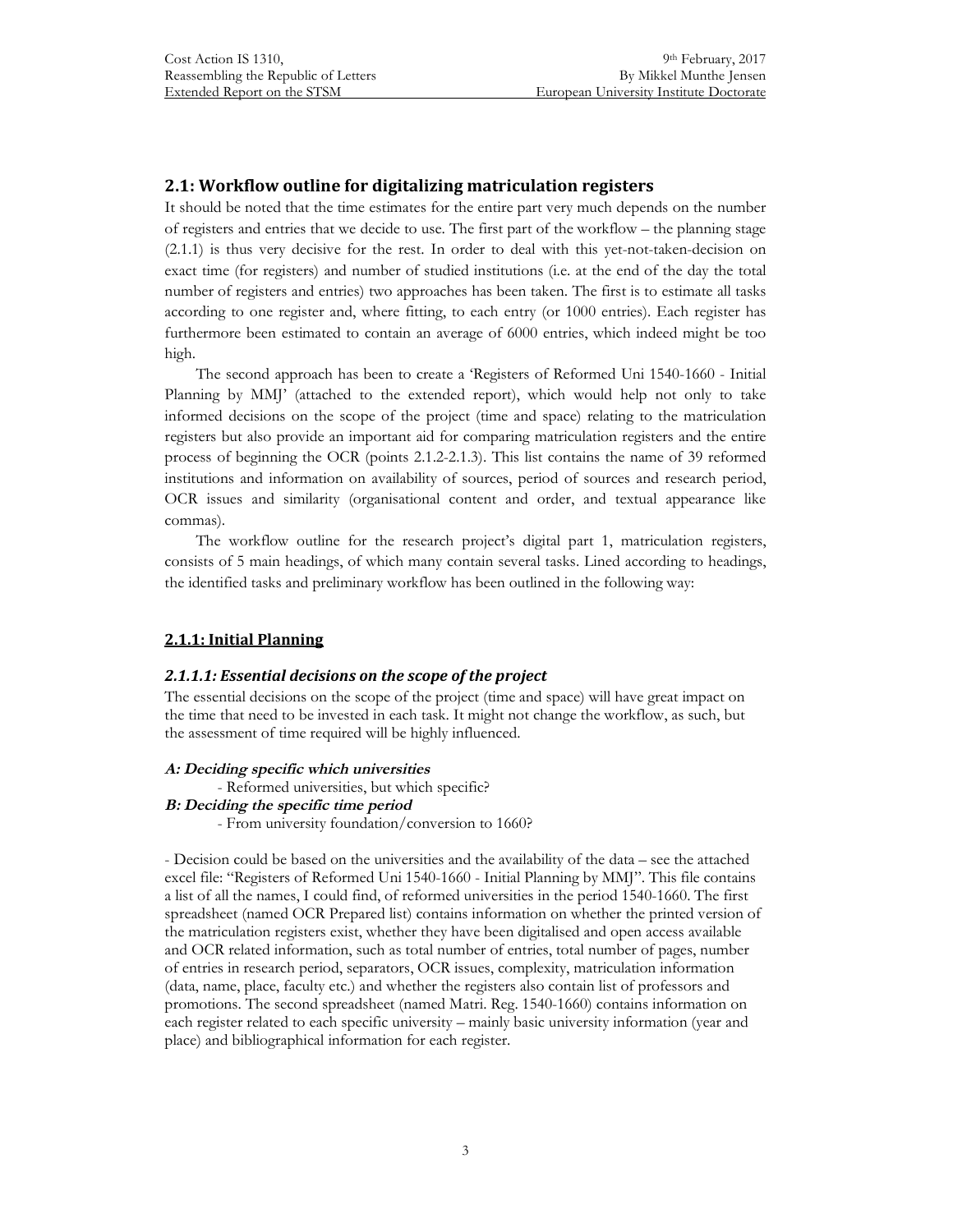## *2.1.1.2: Calculating Number of Entries*

- A rough estimate of the number of entries is important for the manual validation process after OCR Data transformation.

#### **Based on HH numbers:**

| Heidelberg      | 8691                                                          |
|-----------------|---------------------------------------------------------------|
| Herborn         | 2806                                                          |
| Marburg         | 5163                                                          |
| Basel           | 7105                                                          |
| Subtotal:       | 23765                                                         |
| Leiden          | 24315 ( <i>Note</i> : Have been digitalised: Zoeteman's data) |
| Franeker        | 6556                                                          |
| Groningen       | 6240                                                          |
| Subtotal:       | 37111                                                         |
| Total(approx.): | 61000                                                         |

Total (approx.) Leiden excluded: 37,000

#### **Other Reformed Universities**

In the excel file, 'Registers of Reformed Uni 1540-1660 - Initial Planning by MMJ' all other reformed institutions are listed and were it has been possible, information added. In total I have found 39 institutions, which in the period 1540-1660 at some point were Reformed. I have found the printed sources and online versions. However the list is not 100 % completed, and would need more time to complete.

## *2.1.1.3: Compare Matriculation Register*

- Although matriculation registers to a high degree are similar, they are, however, unfortunately not identical. In order to determine estimated time that needs to be invested in digitalising these register, the diversity and similarity among them are necessary to do.

- This similarity refers to two issues:

- o Organisational order: To what extent is the order of data (temporal, personal, geographical and disciplinary data) similar?
- o OCR related: To what extent are the placement of data (big spaces between the data points?) and the division of data (commas, dash, etc.) similar?

- In the "Registers of Reformed Uni 1540-1660 - Initial Planning by MMJ" these similarities and differences are noted.

- From the point of view of transforming OCR into structured text, the organisational order is not problematic.

- OCR-related differences, however, can pose large problems for the OCR development. So far several of the matriculations register do not have demarcations between the data (for instance between name and date, or name and place), which possible makes it difficult for the OCR to separate the different data categories.

- *Note*: Nick (OCR Expert) told us that as long at OCR can recognise the characters, the separation between data etc., is not so problematic.

- *Note*: In order to document/provide evidence for this, I have asked DWork at Heidelberg Universitätsbibliothek (Dr. Thomas Wolf) for a higher quality issue of the university register – they have provided me with a high-resolution version, which I have send to Nick White. Nick does not think, it will make a huge different, but for the sake of evidence and documentation we will try anyway.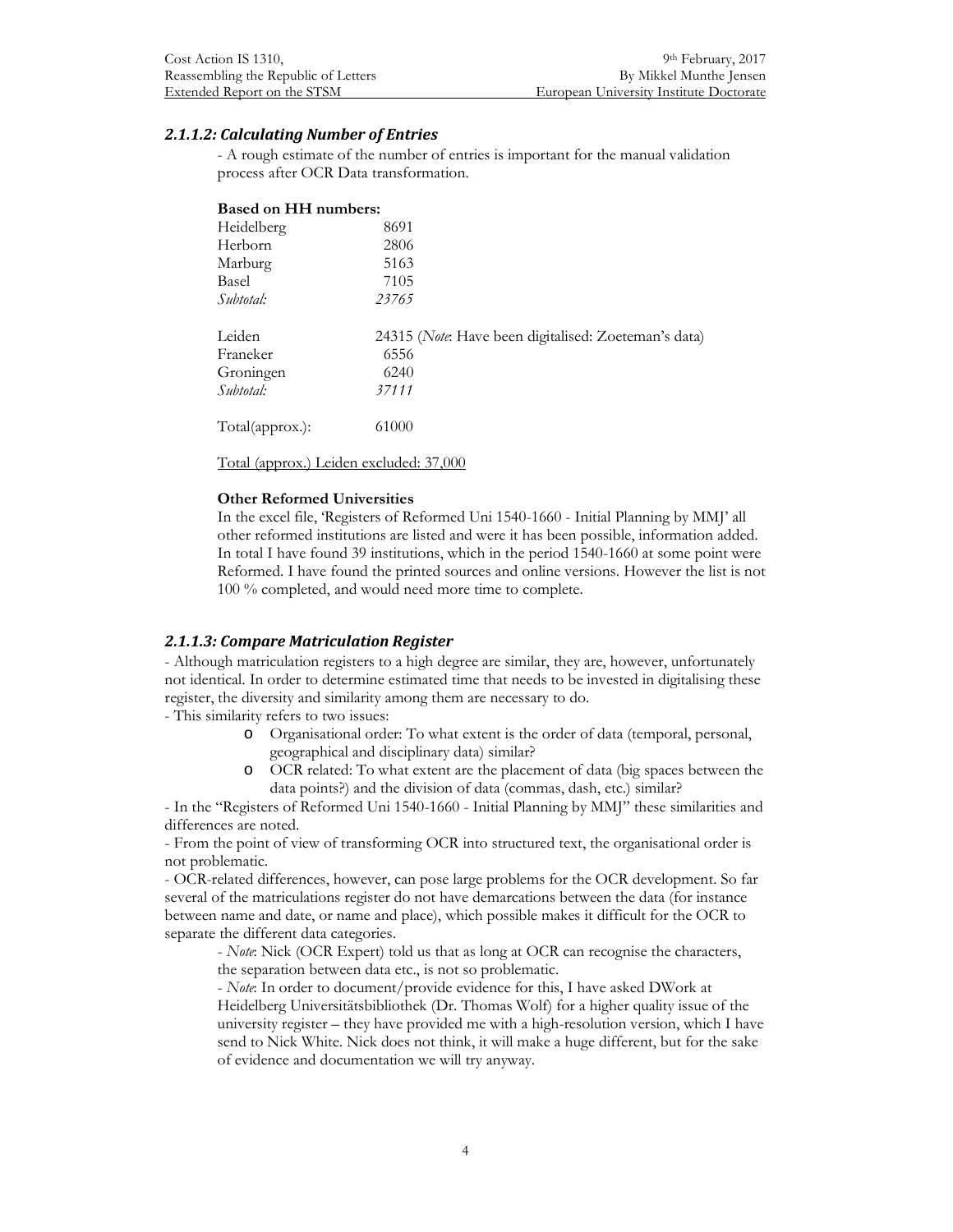## **2.1.2: From printed matriculations to structured data**

This step is the actual digitalisation workflow and contains four major tasks. As stated in the introduction, the approach to these tasks should be an **iterative approach**, meaning that the successes and failures of one task should improve the other and that the workflow is not linear but circular.

## *2.1.2.1: Transforming Printed Matriculation Registers into OCR data*

Task: Each individual printed matriculation register need to be transformed into digital text using OCR

- For technical development: see STSM report from Glauco Mantegari

*NOTE*: A circular improvement process should be implemented:

- Validate a sample (e.g. a page) of each specific OCR-transformed matriculation register

- Feed the validated sample to the OCR for it to learn (optimise) and circulate the process

- Each matriculation register – although they might contain similar or identical data, are not 100 % identical structured, which might require specific work from OCR/digital-specialist on each register (see also point 2.1.1.3)

- Note: Estimates made by Nick White after first rounds of test (Very positive!)

| Layout handling       | Very dependent on register; 2-10 hours of work  |
|-----------------------|-------------------------------------------------|
| <b>OCR</b> training   | 1 day computer time, 15 minutes human labour    |
| <b>OCR</b> running    | 1 day computer time, 15 minutes human labour    |
| Layout re-integration | Very dependent on register; 0-4 hours of work   |
| Manual correction     | Very dependent on register; 4-24 hours of work? |

**Time estimates for OCR processes per register (Nick White)** 

*- Note: Prioritise the 'easy' registers to have a list of places, names etc. and start the entire workflow – which then again would help out on the more complex registers.* 

## **Management considerations**

- Time estimate per register (average): 1 Week (Allocation of time from one to another – Estimate confirmed by Glauco and Nick)

- *Note*: For 'easy' registers this process will take a day or two (according to Nick) and is an automated process (speed depends on computer power and the time here are not taking from the OCR expert's time)

- Risk: Since the registers are different (but the difficulties are related to issues in the text) some complex registers will take longer time to complete.

- Risk assessment of occurring: Medium

- Consequence if occurring: Very High: Slow down all other activities related to the data in the register (Thus begin with easy registers, so the workflow will begin)

- Risk prevention:
	- Be conservative in the time estimate
	- Hire OCR experts
	- Complete preliminary test on different approaches (machine learning on complicated issues, 'other approaches' on other problems (parentheses for instance))

- Additional budget consideration: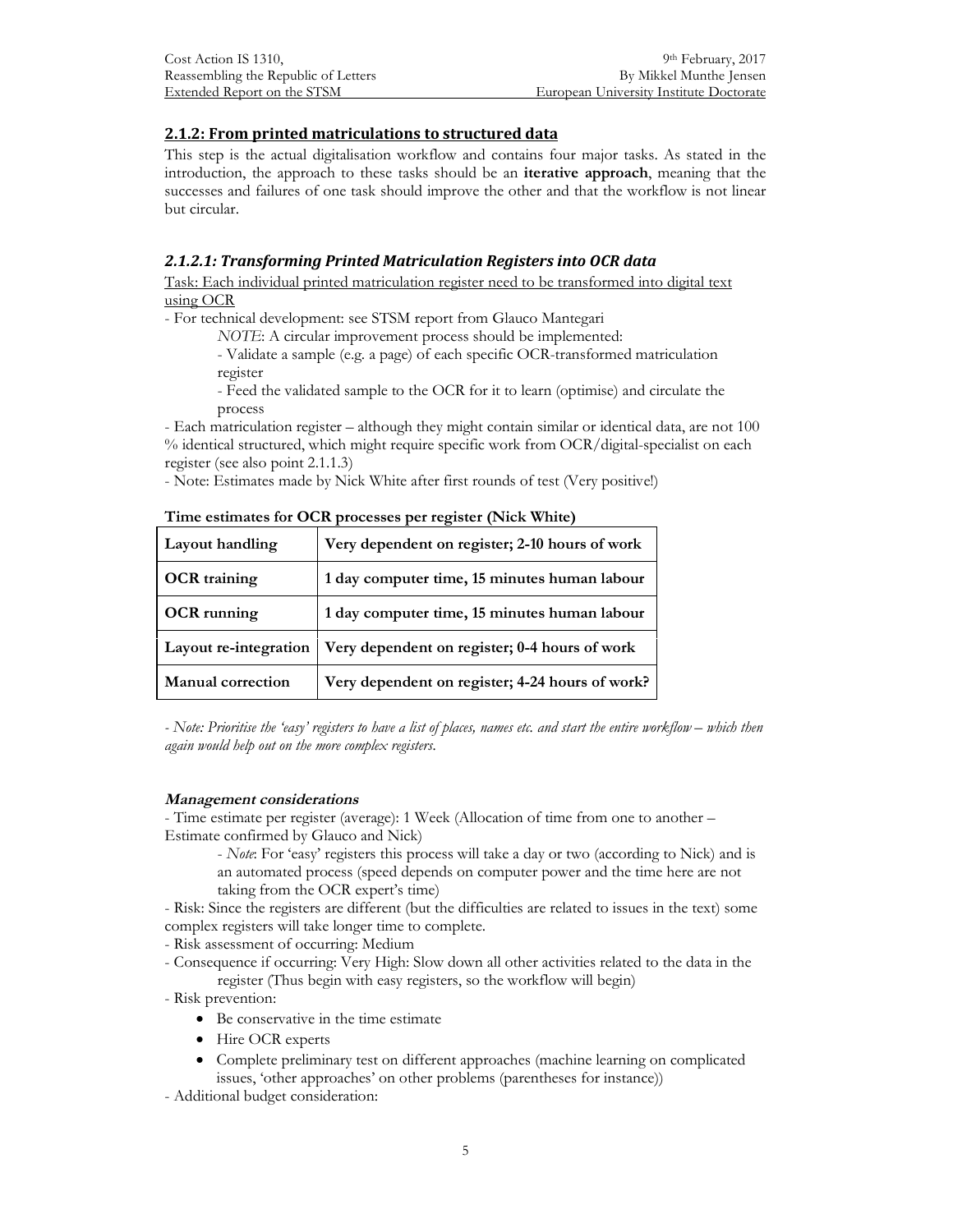- Hire OCR expert
- Pay for storage and resources for computer power (The tests/OCR takes up a lot of computer power – increased power - faster results - faster workflow)

## *Note: Perhaps tests with manuscripts should be performed for matriculations registers, which are either not published or where they are published alphabetically. This could be relevant for the following institutions, to which*

*I so far have found no printed registers:* 

**- Gymnasium Beuthen an der Oder** 

**- Hooghe School en Oranjisch Collegie te Breda** 

- **Die University - Gymnasium Hammonense**
- **Hohe Landesschule Hanau**
- **Markgrafen-Gymnasium (Durlach/Karlsruhe)**
- **Montauban University**
- **Montpellier University**
- **Pädagogium Casimirianum Neustadt**
- **Orange University**
- **Orléans University**
- **Orthez University**
- **Saumur University**
- **Sedan University**
- **Gymnasium Arnoldinum**

*Note: many of these are French universities; perhaps I have searched the wrong places to find these! (perhaps this is less important if focus stay at the Dutch-Reformed area)* 

## *2.1.2.2: Mass validation of OCR data*

Task 1: Each OCR-transformed entry need to be manually validated

- This is a very time-consuming task and is highly dependent on the success of the OCR process; i.e. the better OCR the less work is needed to validate.

- Validation: That each data set is prober separated, that all letters are prober written and all numbers/data are transformed correctly.

- This validation task could be performed by students

#### Task (additional)

- Create a guide for students to use to validate the OCR data
- What to look for, what to be aware of, what to change, what to register etc.

#### **Management assessments**

- Time estimate per entry: 20 seconds (Note: This needs to be confirmed and is based on high quality OCR results)
- Time estimate per page (30 entries): 10 minutes (20x30/60)
- Time estimate per 1000 entries:  $5-6$  hours  $(20x1000/60/60)$  (Note: intense work)
- Risk 1: That each validation take up more time than anticipated
- Risk 2: That the validation is flawed
- Risk of occurring 1: Medium
- Risk of occurring 2: Medium (But it is almost impossible to have 100 %, but takes the workflow further)
- Consequence if occurring 1: High: Further processes will be delayed + extra cost to students
- Consequence if occurring 2: Low: Correction process will begin in stage 2: Visualisation (point 2.2)
- Risk prevention 1: Be conservative in the time estimate/Depends a lot on step 2.1.2.1
- Risk prevention 2: Be conservative in the time estimate (more time more quality)
- Additional budget consideration: Employment of students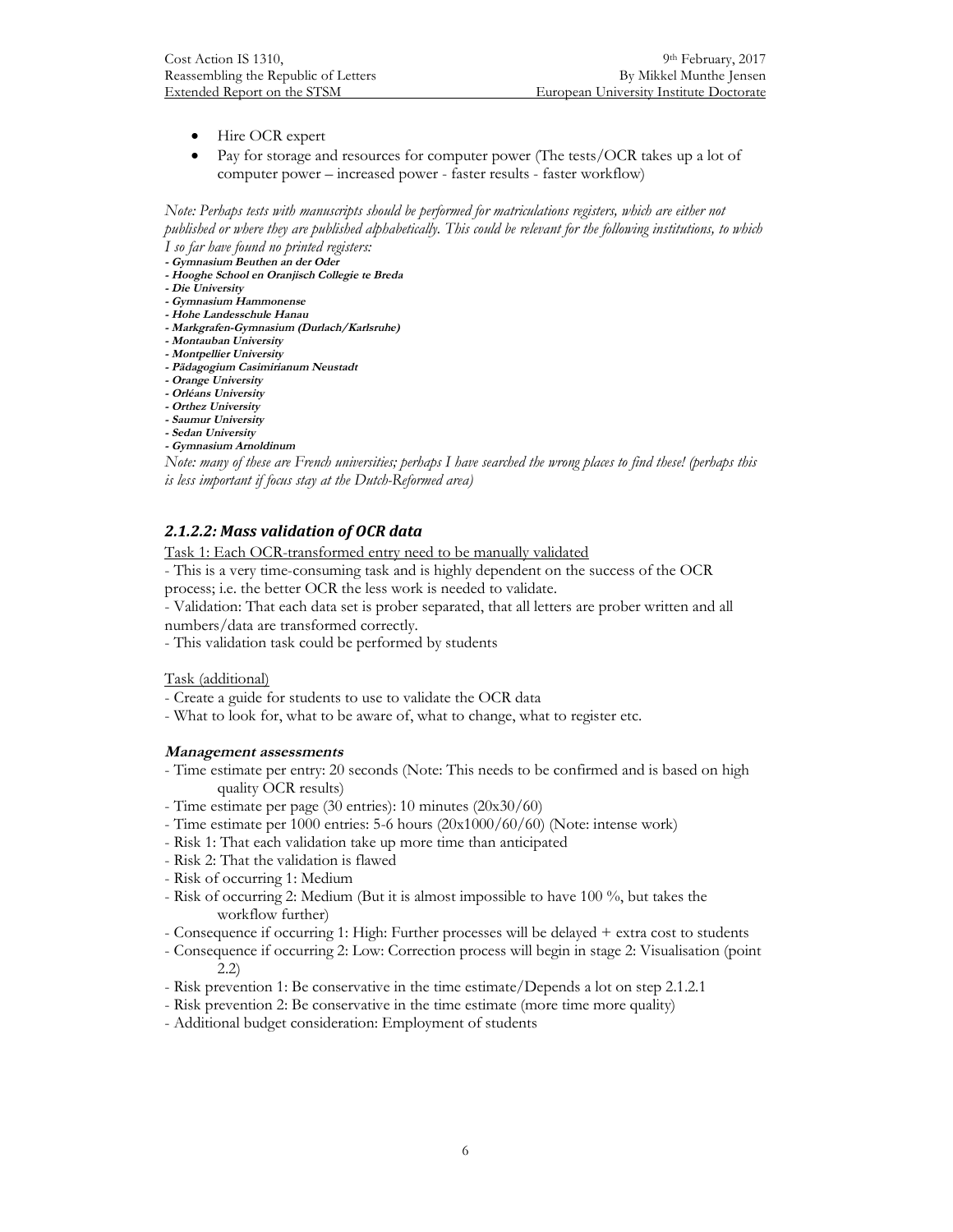## *2.1.2.3: Delimitate OCR data*

- Task: Transform validated OCR-text into delimited OCR-data

- For technical development: see STSM report from Glauco Mantegari

- The validated OCR-text needs to be delimited accurate and according to the categories

(columns) of the 'Table of structured matriculation data' (see below 2.1.2.4)

- This is a time-consuming task, especially for 'complicated' registers where no clear demarcation between data exists.

*Note*: This could be done simultaneously with the mass validation process, since each entry should be checked.

## *Management assessments*

- Time estimate per entry: 20 seconds
- Time estimate per page (30 entries): 10 minutes (20x30/60)
- Time estimate per 1000 entries: 5-6 hours (20x1000/60/60) (Note: intense work)
- Risk 1: Encountering difficulties of demarcating between data (e.g. name and 'adjective' place of origin)
- Risk 2: Mistakes (due to time pressure/fatigue)
- Risk of occurring 1: Medium
- Risk of occurring 2: High
- Consequence if occurring: High Further processes will be delayed + extra cost to students
- Consequence if occurring: Medium Corrections need to be made, additional work for later validation/correction phases will increase.
- Risk prevention:
	- 1: Strong: Make good guide/introduction to the students, who need to do the demarcations. As the individual register is structured the same way throughout the register a pattern could be found
	- 2: Ensure that the students, who do this, not are working 5-6 hours in a row, but perhaps only 2-3 hours, breaks in between etc. – i.e. optimising their concentration.
	- 1+2: Be conservative in the time estimate
- Additional budget consideration: Employment of students

## *2.1.2.4: Transforming OCR-delimited-data into structured data*

- Task: Transform OCR-delimited data into structured data in a table (Open Refine)

- For technical development: see STSM report from Glauco Mantegari

- Create a data table (Table of structured matriculation data) in Open-Refine in which the OCRdelimited data is imported.

## **Additional validating process**

- Use explorative analysis to identify mistakes – using clustering and similar tools to identify mistakes

- Do statistic on values that are missing, mistakes etc. If a significant occurs, use it to optimise previously steps

## **Preliminary draft of 'Table of Structured Matriculation Data'**

- University\*
- Year\*
- Month
- Month Normalised
- Day
- Day Normalised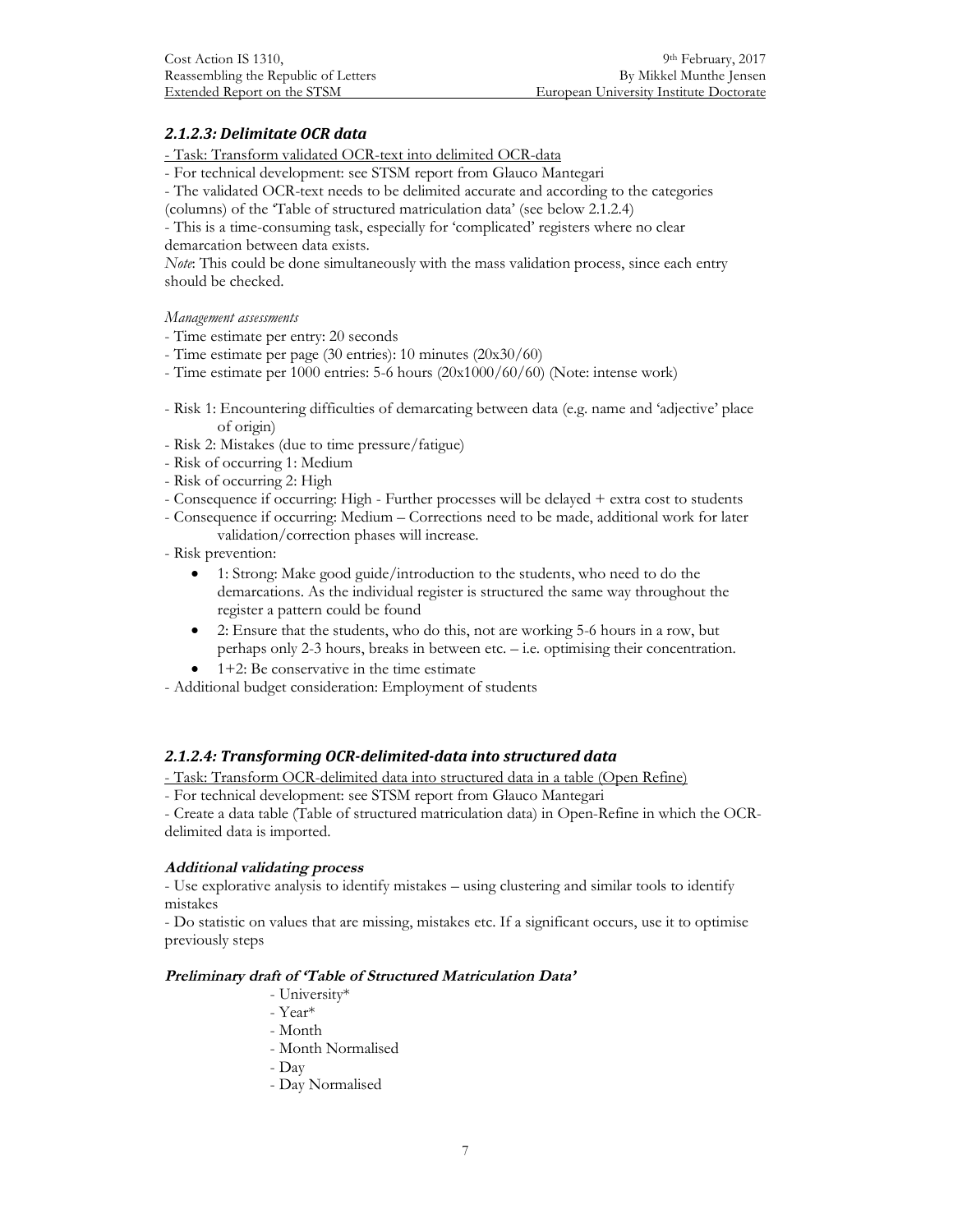- Name\*
- Name Normalised\*
- Academic Status
- Academic Status Normalised > Dictionary
- Origin
- Origin Normalised > Gazetteer
- Faculty
- Faculty Normalised > Dictionary
- Notes

#### \*Mandatory fields (Data that we have in all registers)

#### *Management assessments*

- Time estimate per register: 1 week
- Risk: Too many errors/mistakes in the imported data would slow the process
- Risk of occurring: Low (due to the previous the validation processes).
- Consequence if occurring: Low (Corrections will be done in the Open Refine).
- Risk prevention:
	- Be conservative in the time estimate.
	- Each time the statistics of failure would improve the imported 'delimited OCRdata'.
- Additional budget consideration: None

## **2.1.3: Adapting structured data into actionable data**

Task: Adjust and adapt all the data in Open Refine into applicable data

- Fill out the added 'normalised' columns in the table
	- Subdivided task 1: Normalise basic data: dates and month to numbers
	- $(E.g. May 3<sup>rd</sup> = 05 03).$
	- Subdivided task 2: Normalise/Merge complex data: (e.g. place or origin: gron, grönni. Gronni = Grönningen).
- The second subdivided task are rather complex and for its completion a comprehensive
- 'Gazetteer of Places' and 'A Dictionary of Latin abbreviations' have to be created.

*Management considerations (NOTE: Based on the idea that the Gazetteer and Dictionary both are in place, not complete but a part of the process)* 

- Time estimate per register: 1 week
- Risk: Too many unknown or complicated 'places' would slow the process
- Risk of occurring: High (but decreasing with the expanding gazetteer of places)
- Consequence if occurring: Medium (will take up more time, but is at the last step in this stage).
- Risk prevention:
	- Be conservative in the time estimate.
	- Each time, the Gazetteer of places would improve our knowledge and optimise our routine in this task
- Additional budget consideration: None

## *2.1.3.1: Creating a 'Gazetteer of Places'*

A gazetteer of places needs to be developed and created, since

- There exist many variants of each place name in the matriculations registers.
- Many of the places are/or can be in obscure or not well known places
- The use of Latin places names (need to transcribed into modern English)
- Place of Origin sometimes appear as an adjective to the matriculant's name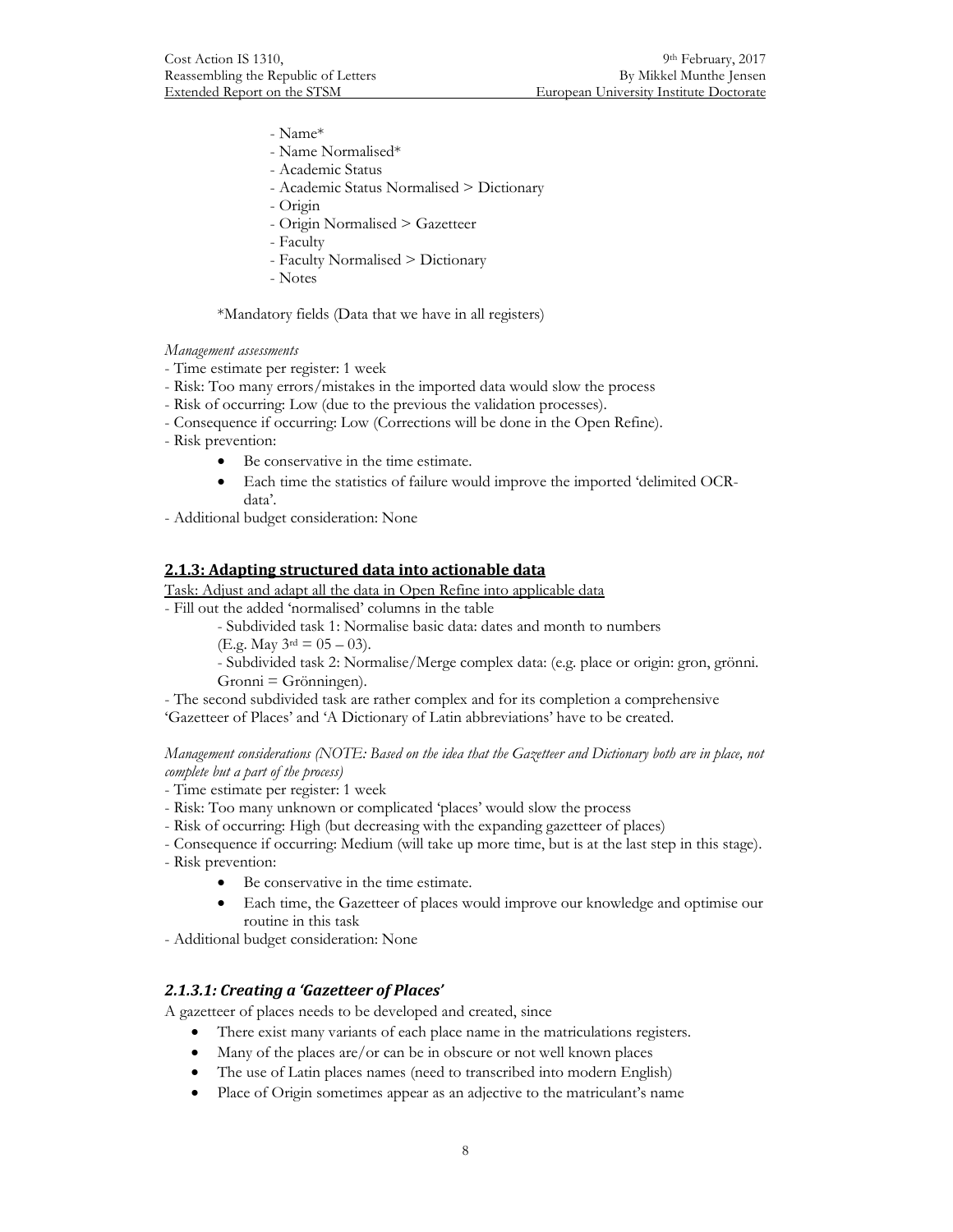Sometimes the place of origin is not a city/village but a region or county

Tasks (main):

- Create a first scheme for the Gazetteer (We will figure out the granularity – historical hierarchies)

- Clustering variants

- Identifying primary form for each cluster in English
- Flagging the things that are unknown, uncertain etc., which need to be treated in some ways

Tasks (Refinements)

- Managing vague indications; e.g. "Ex Veteri Praefecture"
- Concern the granularity: Setting hierarchies (number of types)

- For technical development: see STSM report from Glauco Mantegari

## **Draft Scheme of the Gazetteer**

- ID
- Normalised Name in English
- Name in text (Exactly how it is written in the text)
- Type: Town, Shire, County, Region
- Years attested: E.g. Gron. can be dated in this, this and this year.
- Latitude of a representative point
- Longitude of a representative point

*Note:* Every entry in the Gazetteer is a single variant of a place name (Basic entry of origin) *Note:* We can leverage this with Orbis Latinus, Thesaurus, EMLO Gazetteer, etc.

#### **Management considerations**

- Time estimate: High, 3-4 month full time (8 hours a day with skilled works)

- Risk:
	- We do not know how different the place names are  $-$  look like they are very different
	- Too much time to figure out the historical place names
- Risk of occurring: High
- Consequence if occurring:
	- 1: Slow down the process of adapting the data (2.1.3)
- Risk prevention:
	- 1: Be conservative in the time estimate.
	- 1: Start early and start small. (Iterative approach)
- Additional budget consideration: None

## *2.1.3.2: Creating 'A Dictionary of Latin Abbreviations'*

Task: Create a dictionary of Latin abbreviations

- The matriculation registers contains many Latin abbreviations of the subject of study, the academic degree they hold and/or the faculty to which they matriculate. This needs to be normalised to which purpose two additional columns have been added to the table scheme (see 2.1.2.4: 'Academic Status Normalised' and 'Faculty Normalised').

- In order to optimise and standardise the adapting of data process a 'Dictionary of Latin Abbreviations' should be created.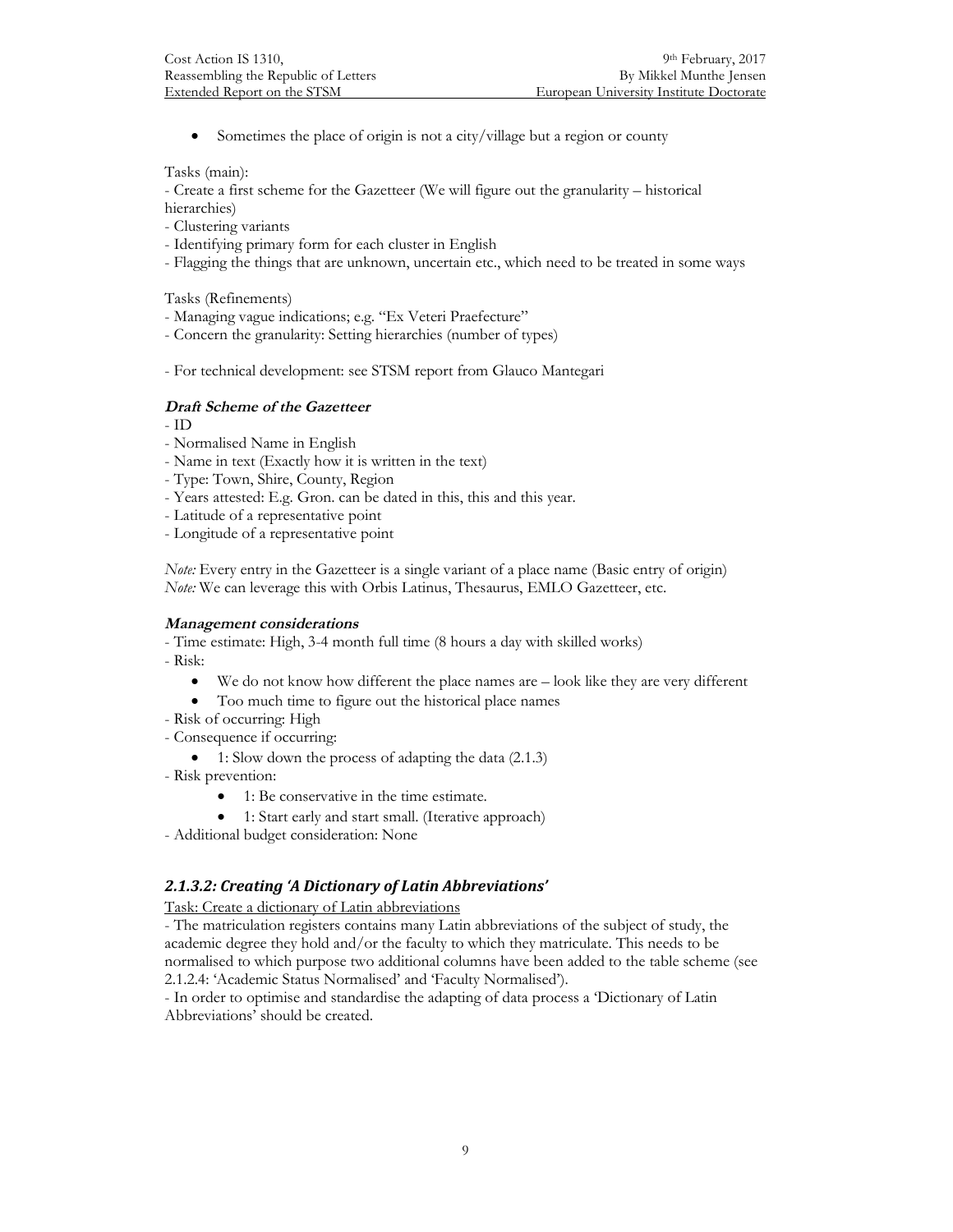| <b>Latin Abbreviation</b> | <b>Meaning</b>         | <b>Discipline</b> | <b>Academic Status</b> |
|---------------------------|------------------------|-------------------|------------------------|
| J. U. D.                  | Juris Utriusque Doctor | Law               | Doctor of Law          |
| Jur.                      | Juris                  | Law               | Student                |
| Jur. Utr.                 | Juris Utriusque        | Law               | Student                |
| L. L.                     | Legum                  | Law               | Student                |
| S. S. L. L.               | Sensu Stricto Legum    | Law               | Student                |
| Med.                      | Medicine               | Medicine          | Student                |
| <b>Humanitatis</b>        | <b>Humanities</b>      | Philosophy        | Student                |
| Litt.                     | Litteraria             | Philosophy        | Student                |
| Mathemat.                 | <b>Mathmatics</b>      | Philosophy        | Student                |
| Phil.                     | Philosophia            | Philosophy        | Student                |
| Sacr. Litt.               | Sacra Litteraria       | Philosophy        | Student                |
| Th.                       | Theologia              | Theology          | Student                |
| Theol.                    | Theologia              | Theology          | Student                |
| (blank)                   |                        |                   |                        |
| Med. et Phil.             |                        |                   |                        |
| Phil. et Jur.             |                        |                   |                        |
| Phil. et Med.             |                        |                   |                        |
| Phil. et Theol.           |                        |                   |                        |
| Theol. et Phil.           |                        |                   |                        |

Preliminary example of such a Dictionary

Note: Issues that need to be addressed (marked with red boxes)

- *Doubles*: Sometimes matriculants have been inscribed in two faculties (how to solve this in the data table) Note: Be careful, many problems arises if doubles exist
- *Blanks*: There are several registers where indication of faculty does not appear in the registers or are missing in other matriculation entries.
- *Academic status*: Sometimes matriculants holding academic titles such as J.U.D. (Doctor of Law). This needs to be separated and indicated to which the column 'academic status normalised' have been added. However, should matriculant without any degree (written in the registers) simply be listed as 'students' or should they preferable stay blank?

#### **Management considerations**

- Time estimate: Low, 2-3 days (A week max, but the dictionary will be extended as more matriculations are digitalised)

- Risk: Unknown abbreviations that need to researched
- Risk of occurring: Medium
- Consequence if occurring: Low (Research or ask the academic network to help out)
- Risk prevention: None
- Additional budget consideration: None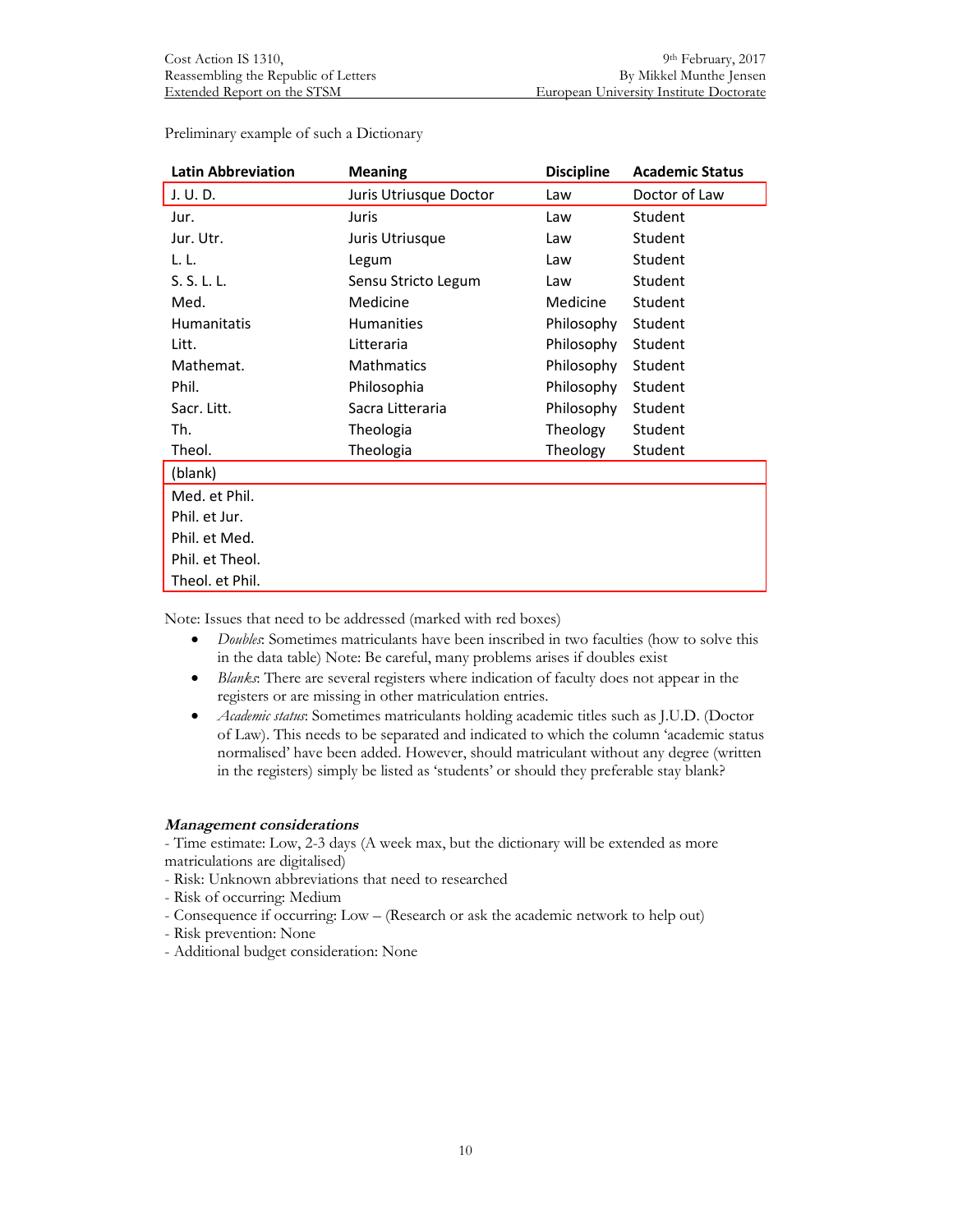## **2.1.4: Match and Link people between different registers – creating a merged list.**

Task: Match and link people between the different registers

- Comprehensive task to match and link data relating to each unique individual with the result of having one merged document, where the matched and linked data are connected - In order to start this process, individuals need to be identified and given a KEY ID. The difficulty is that persons with similar names appear in the data or that the names a misspelled, but in reality are the same person. To identify unique individuals, a matching process should take place through the following criteria:

## **Matching and Linking Process**

Match by name (use also fuzzy-matching (show similar/misspelled names)).

↓ - Results (list of matching names/similar names).

↓ Match this list by 'Place of Origin', since place of origin is a stable fact and 'most likely' will appear the same in all registers.

↓ - Results (list of matching names/with same place of origin).

↓ Match this list with year and date of the registers (If the time period is too far from each other (e.g. 1588 and the next is 1640, these two entries does not match, and we are probably taking about two different individuals, who bear the same name and are born the same place but in a different time period. Think also on the universities as institutions).

↓ Identify and distinguish each unique individual based on the matching process.

↓ Link each data entry with identical KEY ID to each other in a merged data table of all the matriculation registers. In this merged version identical persons should be flagged with the KEY ID.

## **Management considerations**

- Time estimate: 1-2 weeks per register (Very uncertain)

*Note* The numbers of identical persons that need to be matched and linked are unknown until we have the first results of a couple of registers. Then we can begin to have an overview of the numbers and adjust the time estimates per match. - Risk 1:

- Risk: Unable to match/decide on some of the individuals

- Risk of occurring: High

- Consequence if occurring: Need to decide what to do with those cases/entries (flag them, use inferred/uncertain/unknown markers)

- Risk prevention: None

- Additional budget consideration:

## **2.1.5: General quality control processes**

Task 1: Create a general quality control process to optimise both workflow and quality of data - As we have more experience with the different task in the workflow, we should create a quality control process.

- We need to define what and how we need to control (which parameters) – what are the difficulties in the data.

- Define a workflow for the quality control and implement in subsequent rounds of work.

Task 2: Create a general quality control process to optimise both workflow and quality of data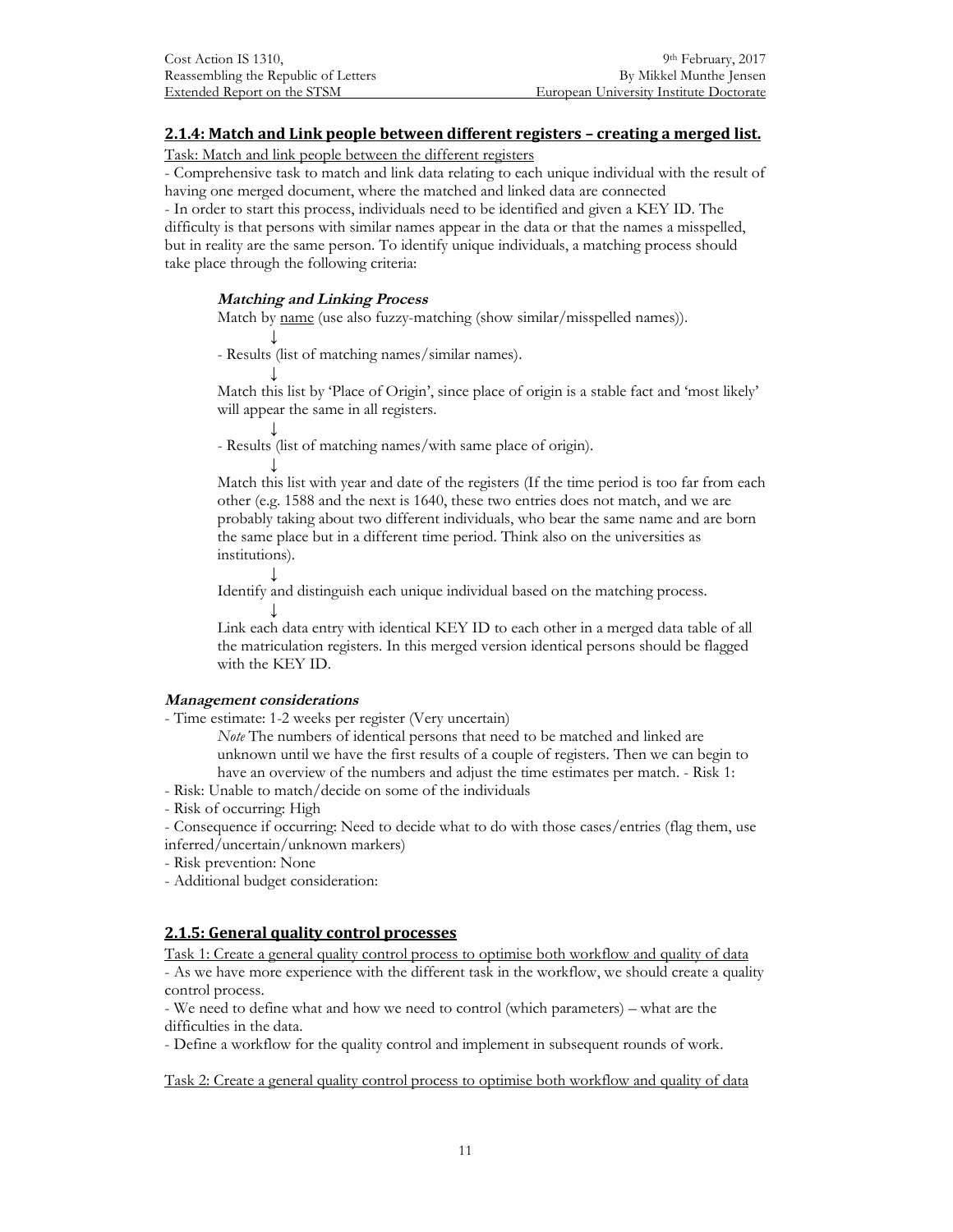- During the workflow, document encountered issues, failures, mistakes and successes for each step. What are the difficulties with the data? Are there specific issues and recurrent problems? - With this information, optimise the process and workflows and re-calculate the time estimates and risks for each section.

- Disadvantage: Take time to document
- Advantage: Optimise process, counter problems, and give more precise estimates.

#### **Management considerations**

- Time estimate: these are running task alongside the workflow

## **2.1.6: Summary of management consideration**

## *2.1.6.1: Time Estimates (Preliminary - at this stage of project planning)*

| 2.1.2.1. Transforming Printed MR into OCR Data:                   | 1 week per Register        |
|-------------------------------------------------------------------|----------------------------|
| 2.1.2.2. Mass validation of OCR Data:                             |                            |
| $(1$ Register average = 6000 entries, 5-6 hours per 1000 entries) | <u>1 week per Register</u> |
| 2.1.2.3: Delimitate OCR Data:                                     |                            |
| $(1$ Register average = 6000 entries, 5-6 hours per 1000 entries) | <u>1 week per Register</u> |
| 2.1.2.4. OCR data to structured data                              | 1 week per Register        |
| 2.1.3. Adapting structured data                                   | 1 week per Register        |
| 2.1.3.1 Gazetteer of places (running development)                 | 14-16 weeks in total       |
| 2.1.3.2 Dictionary of Latin Abbreviations (running development)   | 1 week in total            |
| 2.1.4. Matching and linking people                                | 1-2 weeks per Register     |
| 2.1.5. Quality control process (running development)              | 1 week in total            |

## **Total**

Per register: 6-7 weeks Other (running development): 16-18 weeks

Note: This is an optimistic estimate and does not include additional time spent on meetings, planning, supervision, management etc., but is strictly related to the task above.

## **Total divided among specialists**

Per register: 6-7 weeks

- OCR expert: 1 week (point 2.1.2.1)
- Student work: 2 weeks (points 2.12.2 + 2.1.2.3)
- Scholar + Digital expert: 3-4 weeks (2.1.2.4+2.1.3+2.1.4)
- Other (running development): 16-18 weeks
	- Digital expert: 14-16 weeks (2.1.3.1)
	- Scholar: 2 weeks (2.1.3.2+2.1.5)

*Note*: this is a very rough division and should not as such be taken for granted, as the tasks do not stand alone by one person. The OCR expert need input help from Digital expert and scholar, the last two need to work a lot together with the different steps, the students need supervision by the scholar/digital expert etc.

## **Total by example of 10 registers (60000 entries)**

For the registers: 60-70 weeks Other (running development): 16-18 weeks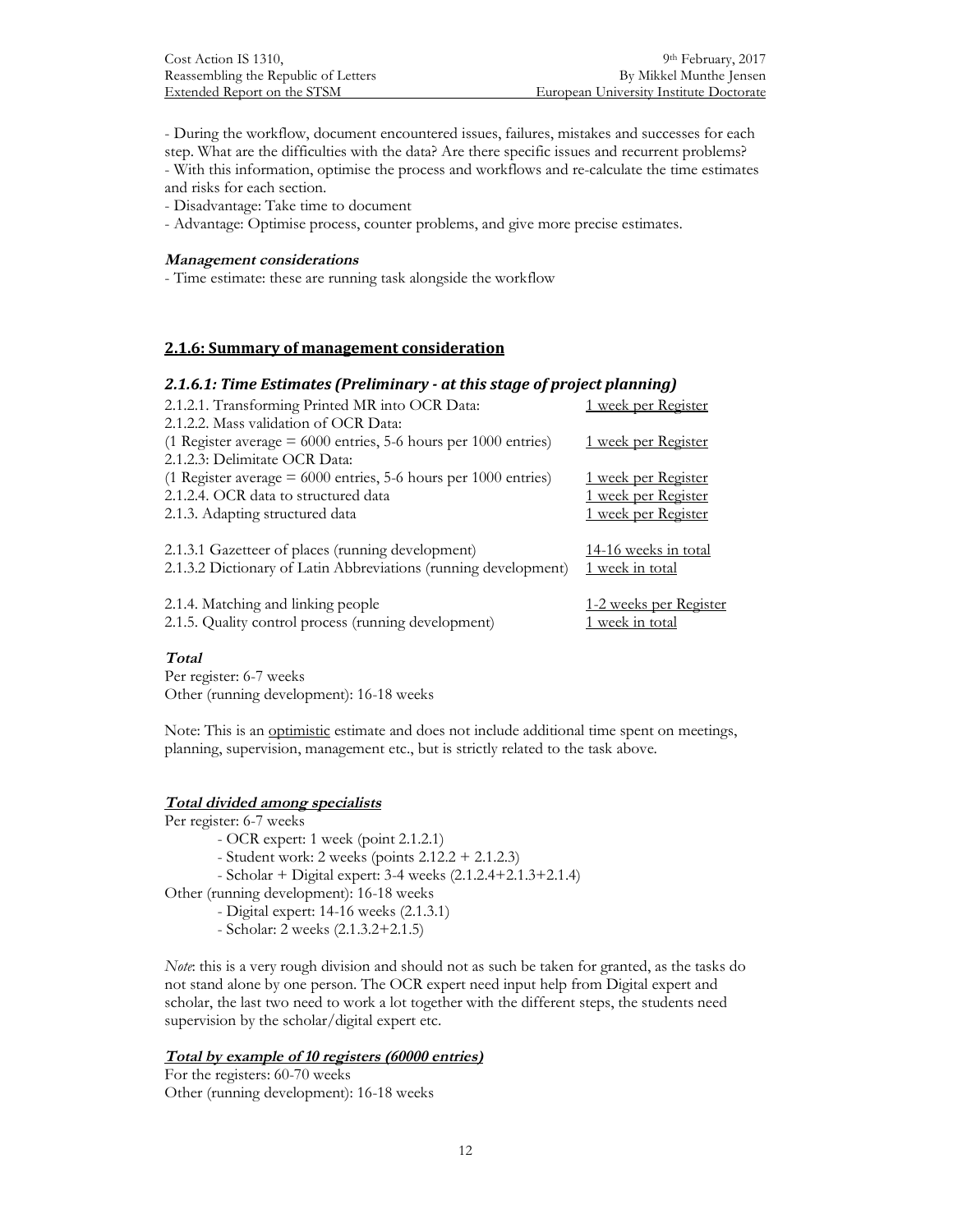Total: 76-88 weeks or roughly 1½ years of work

#### **2.1.6.2: Risk Estimates** *(Preliminary - at this stage of project planning)*

- Risk: That unanticipated problems occur.
- Risk of occurring: High, since we are dealing with digital workflows and data models that needs to be developed.
- Consequence if occurring: High delay results and breach the time schedule and budget
- Risk prevention: Have as large a margin as possible introduce more conservative/less optimistic time estimates.

#### *2.1.6.3: Needed personnel*

One OCR Expert One Digital Expert One Scholar Students

## **2.2: Rudimentary workflow outline for visualisation of matriculation registers**

There are two audiences that could/should be targeted, but each requires a different approach and thus also different budget assessments. However, in both cases the visualisation could also be used to assess and fix any mistakes that still might appear in the data set (point 2.1).

#### **2.2.1: Visualisations of Matriculation Registers for academia**

Task: Create visualisations in order to be able to explore, analyse and interpret the data

- This is a comprehensive task and requires close cooperation between scholar and digital expert

- Define: What, how and why we want to visualise this data; i.e. what do you want to display – e.g. geographical distribution of students and academics. In other words, the content of the visualisation.

*Note*: see the work Glauco Mantegari have done in his STSM report *Note*: No preliminary workflow has been created for this

## **This part of the project has five major steps (Note: Not a strictly linear workflow!)**

- Step 1: Data transformation – please see point 2.1.

- Step 2: Design the visualisation tools based on what, how and why to visualise (Mockups, Make user experience test (how are users using the interface, how will scholars use it, use existing tools to test prototypes e.g. tableau.) - *Time estimate: 2 weeks* 
	-
- Step 3: Transform and adjust data for visualisation

- *Time estimate: 2 weeks* 

- Step 4: Development tools (custom visualisation, java script etc.) - *Time estimate: 1½-2 month* 

#### **Management considerations**

Time estimate in total: 2½-3 month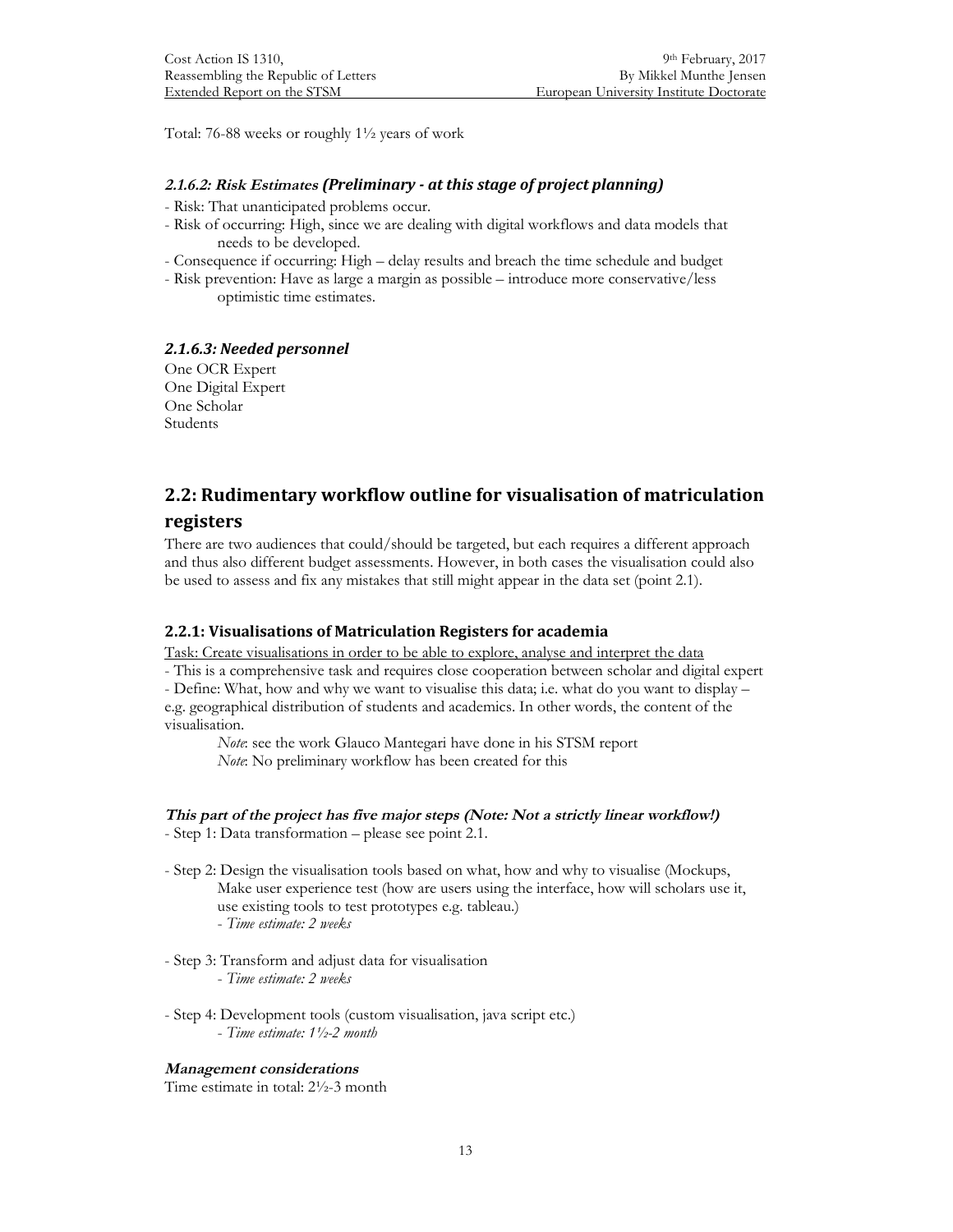*NOTE*: Time estimates are very uncertain as it depends on what we want to visualise (step 2)

- Risk: That poor and uncertain data exist how to display this (This is very much connected to the quality of the data).
- Risk of occurring: Very high almost impossible to avoid.
- Consequence if occurring: Slowing down the process, create uncertainties in the data/visualisation output.
- Risk prevention: Combat these uncertainties in phase 1 (point 2.1)
- Additional budget consideration:
	- Infrastructure: Dedicated server and server space (Secure and efficient access) + IT support.

## **2.2.2: Visualisations of Matriculation Registers for the public (optional?)**

Task: Create visualisations for the public to explore

- This is a less comprehensive task but requires still cooperation between scholar and digital expert.

- Define: What, how and why we want to visualise this data for the public to use/explore.

## **This part of the project has three major steps**

- Phase 1: Data transformation (point 2.1)
- Phase 2: Design of the visualisation/exploration tool (how to visualise)
- Phase 3: The creating of tools

*Note*: No preliminary workflow has been created for this

#### **Management considerations – not filled out – need expert advice!**

- Time estimate:
- Risk:
- Risk of occurring:
- Consequence if occurring:
- Risk prevention:
- Additional budget consideration:

## **2.3: Task and (rudimentary) workflow for professorial prosopographies**

Since focus was laid on the workflow outline for matriculation registers, this STSM report contains only the headings for a rudimentary outline of professor prosopographies.

## **2.3.1: Initial planning - Identifying data sources**

## **2.3.2: Developing data model**

## **2.3.3: Collecting and transforming data according to data model**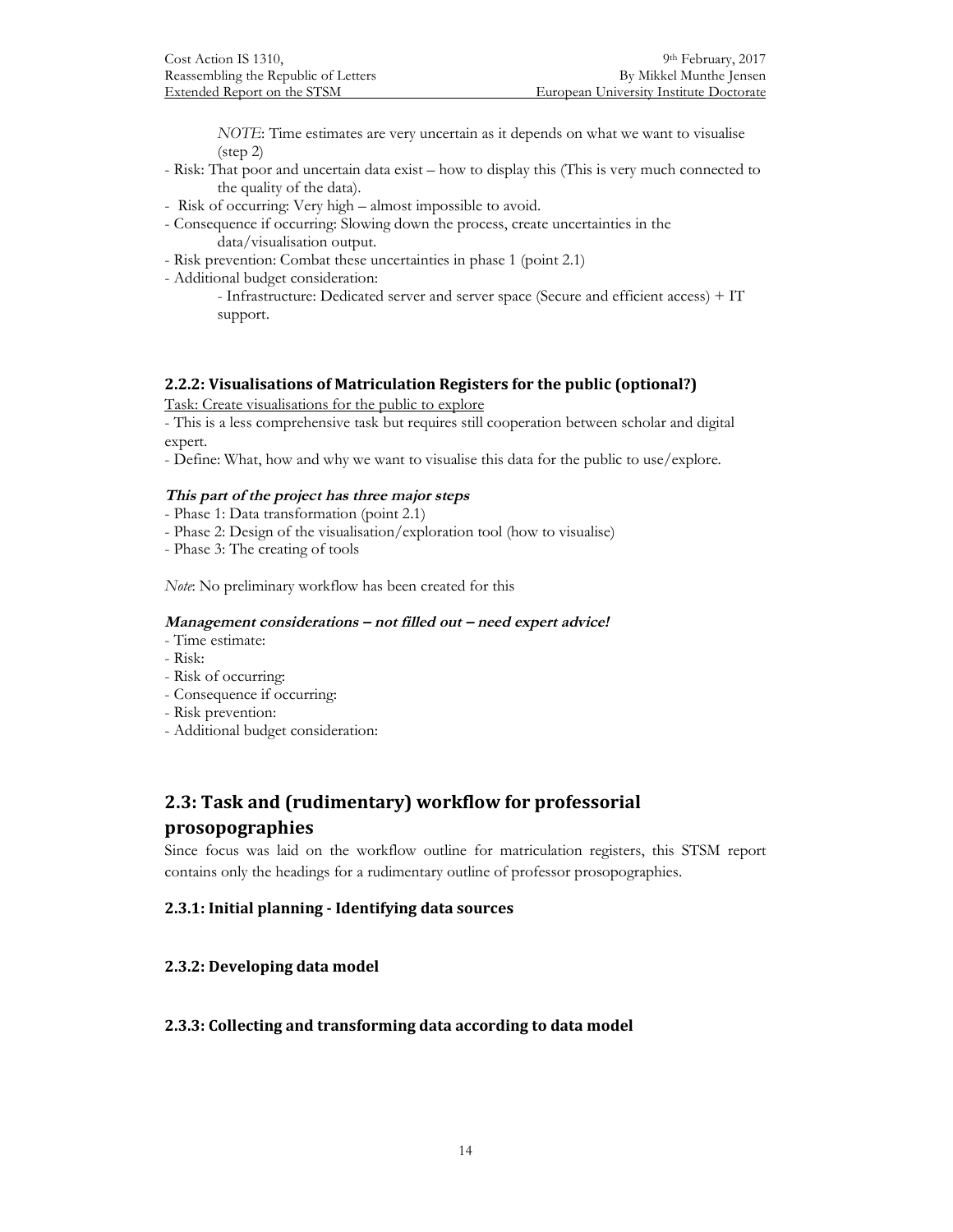#### **2.3.4: Creation of Visualisation/exploration**

*2.3.4.1: Data transformation (step 5.2-5.3)* 

*2.3.4.2: Design the visualisation tools based on what, how and why to visualise (Note: see VIA below)* 

*2.3.4.3: Transform and adjust data for visualisation* 

*2.3.4.4: Development tools (custom visualisation, java script etc.)* 

## **3.0: VIA Presentation and its relation to AHRC Project**

For the AHRC planning meeting, I presented the digital tool VIA, Virtual Itineraries of Academics for the participants. VIA is a digital visualisation and exploration tool for scholars working with academic travel data, created by myself, Marco Quaggiotto (Politechnico Milano) and Joëlle Weis (Luxembourg University). The main function of the tool is to help scholars to explore the relationship between three categories of parameters; geography, chronology and a variety of prosopographical attributes connected to early modern academic travellers. VIA's strength lies first and foremost in its use of interconnected parameters, meaning that when one or several of the above-mentioned parameters are selected, all other parameters adjust accordingly. This instantaneously adjustment of all data in all parameters allows scholars easily to conduct both broad as well as very specific data exploration. Based on the three categories of parameters, the interface is divided into three interconnected frames, i.e. a geographical frame, a chronological frame and a prosopographical attribute frame, which provide the user with a good workable view.

In relation to the AHRC project, VIA or the data model could be used to visualise and explore the professor prosopographies. However, since the pivotal point of VIA is the individual travel and the not the individual persons (each professor), the Key ID of VIA lies at the travels, whereas the Key ID at the AHRC project lies with the person. This is a fundamental difference, which needs to be addressed early in the stage of development. For a big research project like the AHRC, my recommendation would be to use the experience we have from developing VIA and visualising prosopographical data to create a visualisation and exploration tool specific for professor prosopographies, based on the data model (point 2.3) and with each unique name (individual) as key ID. The Key ID would thus also correspond both with the matriculation registers and EMLO.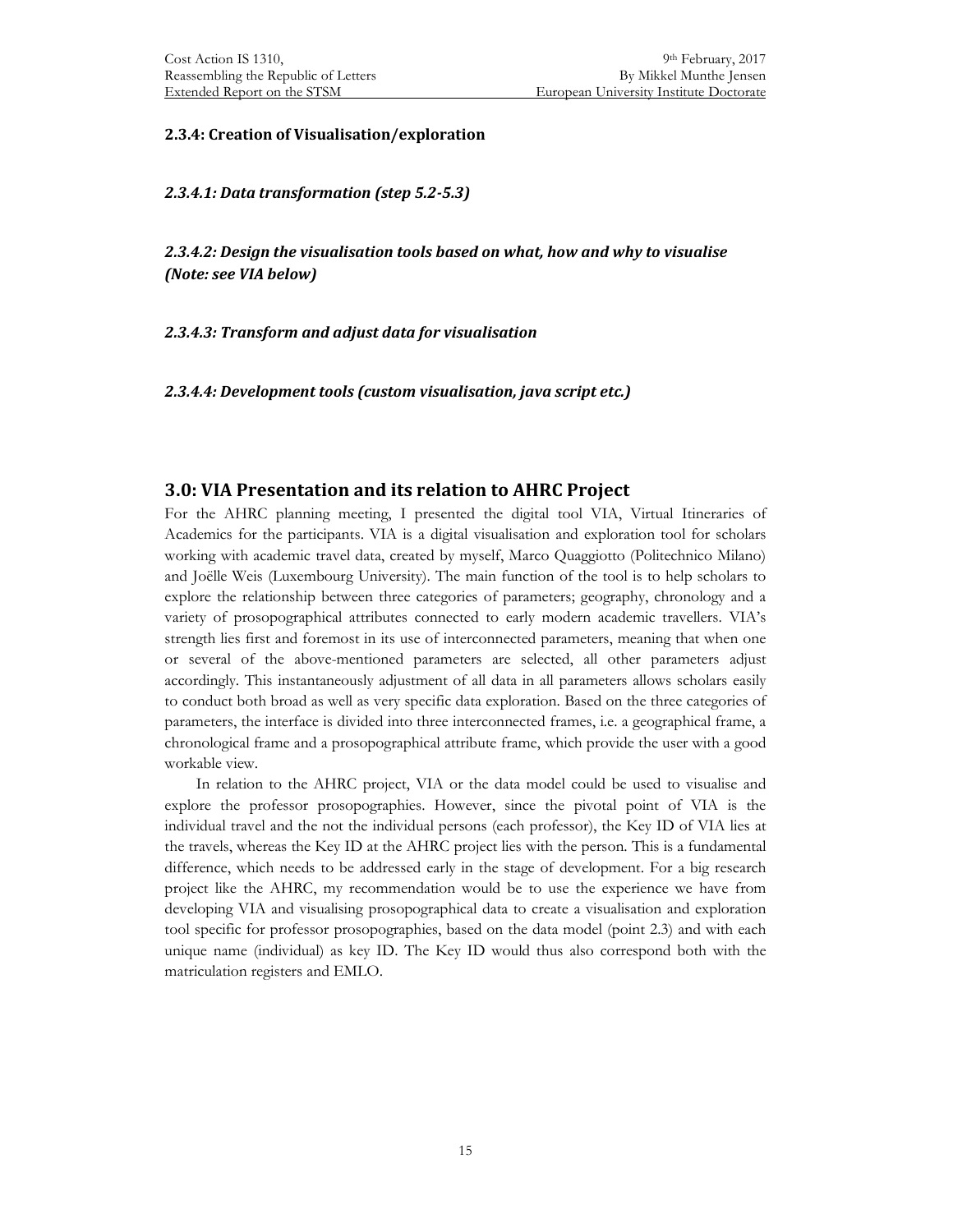## **4.0: Outlining a draft for the AHRC proposal**

During the STSM, I have managed to comprehend and outline the variety of points and sections an AHRC standard research grant proposal needs. An AHRC proposal consists of two main sections, each containing several subsections. The main two sections are:

1: An online form that need to be filled out as a part of the application process. This form consists of the following subsections:

- Objectives
- Summary
- Outputs
- Academic Beneficiaries
- Impact Summary
- Summary of resources required
- Proposal Classification

2: Project attachments, which are:

- Case for Support
- Curriculum Vitae
- Publication List
- Visual Evidence (optional)
- Technical Plan
- Justification of Resources
- Pathways to Impact
- International Co-Investigator Head of Department (If applicable)
- Project Partner Letter of Support (If applicable)

In the attached 'draft outline of AHRC Research Grant', I have added own notes and comments from the meetings to each sections and subsections to help facilitate the proposal writing process. I would like to highlight three subsections:

1: *The case of support*. This attachment is the actual project description. I have added some text, which mainly simply has been copy/pasted from Howard Hotson's initial outline draft. Under the heading of research methods, I have added three (optional) headings, called 'methodological approach', 'technological innovation' and 'sources and data'. Besides the research questions unique character, our strongpoints are also the digital/technological innovations and academic beneficiaries; i.e. the usefulness of data models for all historians and data 'containers' for especially other early modern historians.

2: *Technical plan*. It is important to note, that although the technical elaboration within the case of support only consists of a technical summary (a few lines), the AHRC project attachments also contains a technical plan (max 4 pages) in which the more technical issues can be elaborated. In this regard, it should also be noted that in the project attachments, an attachment named 'visual evidence' exist, where we can provide screenshots/links to our digital tools.

3: *Dissemination and impact of research*. In the case of support, I have noted all our comments on possible outcomes of the project. This consists both of a book, technical and academic papers. However, thoughts and attention should also be given public impact of the project; i.e. how and